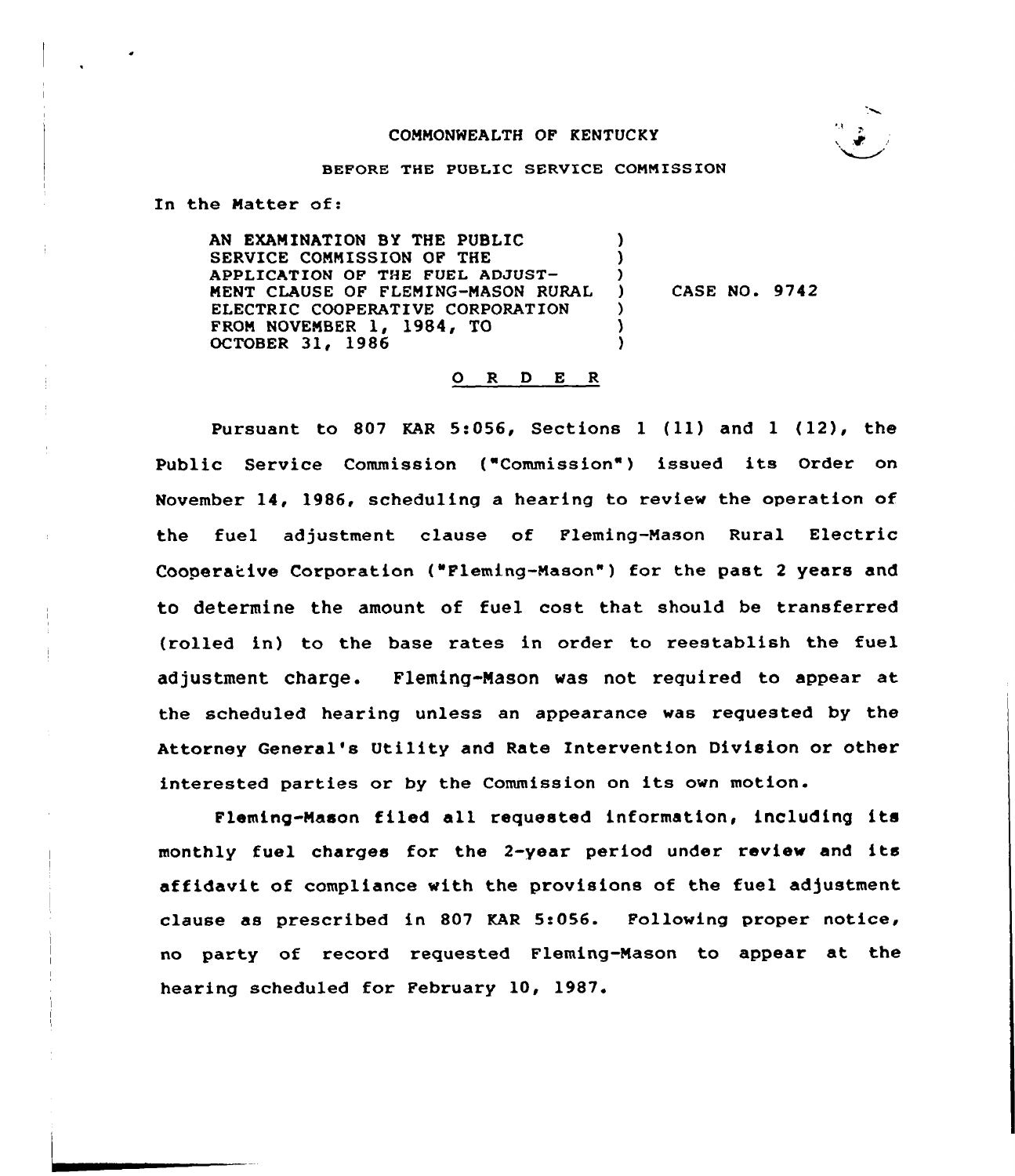The Commission approved a transfer (roll-in) of  $(1.46)$  mills per KWH to the base rates of Fleming-Mason's wholesale supplier, East Kentucky Power Cooperative, Inc., ("East Kentucky" ) in Case No. 9731. Approval of East Kentucky's proposal requires that Fleming-Mason also be authorized to roll-in those same fuel costs to its base rates.

The Commission, having considered the evidence of record and being advised, finds that:

1. Fleming-Mason has complied in all material respects with the provisions of 807 KAR 5:056.

2. Fleming-Mason's wholesale supplier has been authorized to transfer (roll-in) to its base rates fuel costs of (1.46) mills per KWH in Case No. 9731.

3. Fleming-Mason should be authorized to decrease the rates charged its customers by 1.54 mills per KWH in order to transfer fuel costs rolled-in by East Kentucky from the fuel adjustment clause to the base rates pursuant to the Commission's Order in Case No. 9731 and applicable line loss, and this can best be accomplished by a uniform reduction in all energy rates.

4. The revised rates and charges in Appendix <sup>A</sup> are designed to reflect the transfer of fuel costs from the fuel adjustment clause rate to the base rates.

IT IS THEREFORE ORDERED that:

(1) The charges and credits applied by Fleming-Mason through the fuel adjustment clause for the period November 1, 1984, through October 31, 1986, be and they hereby are approved.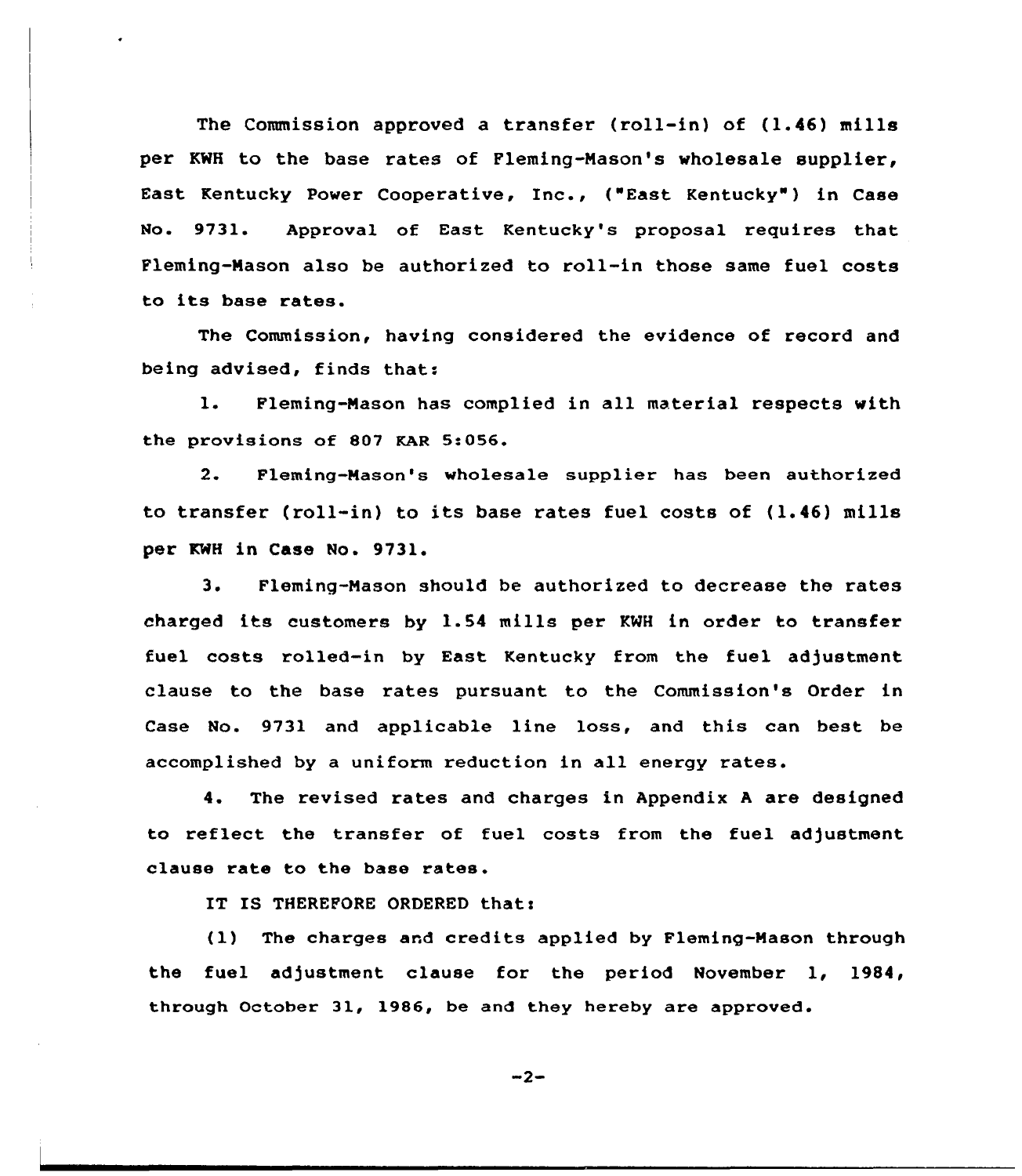(2) Fleming-Mason be and it hereby is authorized to transfer to its base rates fuel costs transferred (rolled-in) by its wholesale supplier pursuant to Case No. 9731.

(3) The rates in Appendix <sup>A</sup> be and they hereby are approved for service rendered by Fleming-Mason on and after Nay 1, 1987, which is also the effective date for East Kentucky's rates.

(4) Within 30 days from the date of this Order Fleming-Mason shall file with the Commission its revised tariff sheets setting out the rates approved herein.

Done at Frankfort, Kentucky, this 28th day of April, 1987.

PUBLIC SERVICE COMMISSION

 $\boldsymbol{\ell}$  . is . if the  $i$ Chairman

Juin Williams oner

hTTESTa

Executive Director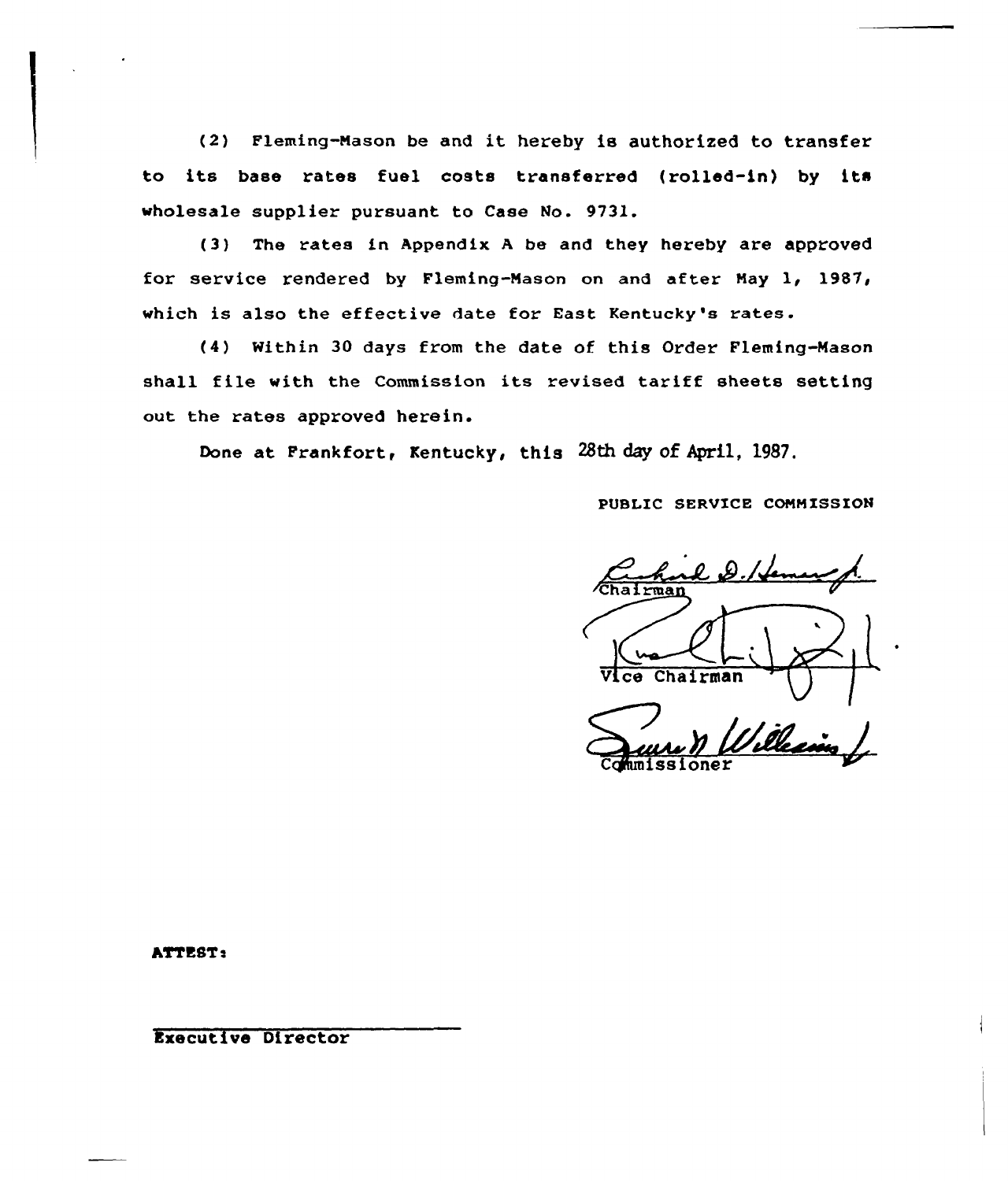### APPENDIX A

# APPENDIX TO AN ORDER QF THE KENTUCKY PUBLIC SERVICE COMMISSION IN CASE NO. 9742 DATED 4/28/87

The following rates and charges are prescribed for the customers in the area served by Fleming-Mason Rural Electric Cooperative Corporation. All other rates and charges not specifically mentioned herein shall remain the same as those in effect under authority of this Commission prior to the date of this Order.

# SCHEDULE RSP RESIDENTIAL AND SMALL POWER+

# Rates:

| <b>Customer charge</b>      | S 5.30 |                | Per Meter |
|-----------------------------|--------|----------------|-----------|
| Energy Charge (for all KWH) |        | .05532 Per KWH |           |

# SCHEDULE RSP - T-0-D RESIDENTIAL AND SMALL POWER T-O-D\*

#### Rates:

| On-Peak Rate:<br>Customer Charge<br>All KWH/Month | <b>S5.30</b><br>.05532 | Per KWH | Per Meter |
|---------------------------------------------------|------------------------|---------|-----------|
| Off-Peak Rate:<br>All KWH/Month                   | .03153                 | Per KWH |           |

# SCHEDULE SGS SMALL GENERAL SERVICE\*

#### Rates:

| Customer Charge              | \$39.67 | Per Meter |
|------------------------------|---------|-----------|
| Demand Charge per billing KW | 6.49    | Per KW    |
| Energy Charge (for all KWH)  | .03100  | Per KWH   |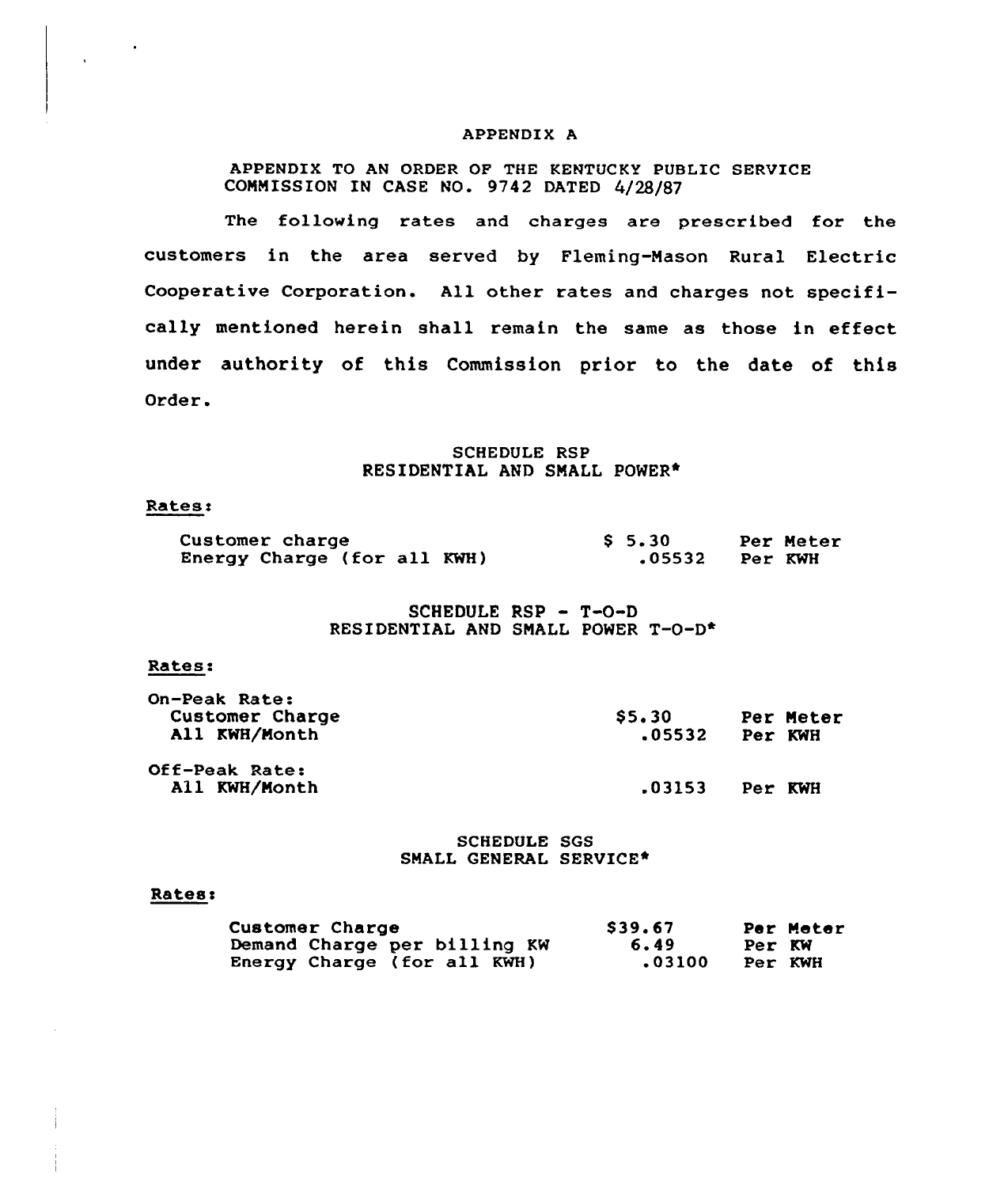## SCHEDULE LGS LARGE GENERAL SERVICE\*

# Rates <sup>~</sup>

| Customer Charge              | \$52.90 | Per Meter |
|------------------------------|---------|-----------|
| Demand Charge per Billing KW | 6.06    | Per KW    |
| Energy Charge (for all KWH)  | .03117  | Per KWH   |

# SCHEDULE OLS OUTDOOR LIGHTING SERVICE+

### Rates:

175 Watt Mercury Vapor (approximately 7,000 lumens) \$5.40 \$5.40 Per Month

## Minimum Charge:

First year, or any portion thereof, \$64.80 per unit payabl in advance. Thereafter, \$5.40 per month per unit

### Additional Charges:

(a) For non Governmental members

The above charge and term applies to lights mounted on existing cooperative poles with 120 volts available, or on cooperative poles, to be set, within 150 feet of an existing 120 volt source. If additional secondary service poles, or conductor,<br>is required the terms of the agreement shall be extended in proportion to the number of additional poles needed in excess of one at the rate of \$64.80 per year for each additional pole, all paid in advance at the time of commencement of service. In the event a transformer must be installed, the member will be required to pay the installation cost of the transformer. Where extensions of primary line are required the total cost of such construction shall be paid by the member.

# SCHEDULE AES ALL ELECTRIC SCHOOL+

### Rates:

| Customer Charge             | \$52.90 |         | Per Meter |
|-----------------------------|---------|---------|-----------|
| Energy Charge (for all KWH) | .05158  | Per KWH |           |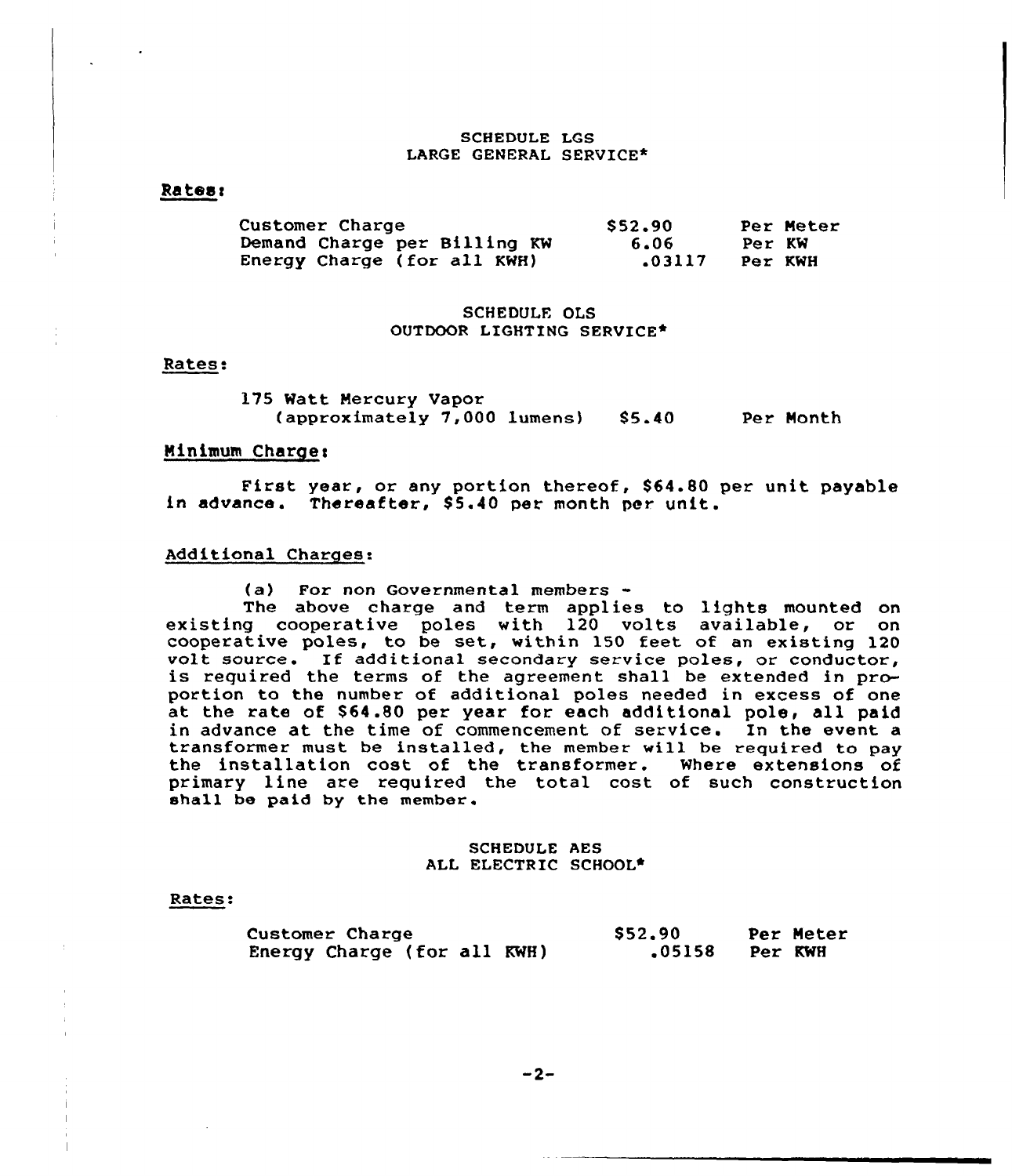# TEXAS EASTERN TRANSMISSION CORPORATION SPECIAL CONTRACTED SERVICE\*

# Rates:

 $\frac{1}{2}$  ,  $\frac{1}{2}$  ,  $\frac{1}{2}$ 

| <b>Customer Charge</b>       | \$584.77 | Per Meter |
|------------------------------|----------|-----------|
| Demand Charge per Billing KW | 9.24     | Per KW    |
| Energy Charge (for all KWH)  | .03007   | Per KWH   |

# SCHEDULE LIS 3 LARGE INDUSTRIAL SERVICE

# Rates:

| Customer Charge              | \$798.33 |         | Per Month |
|------------------------------|----------|---------|-----------|
| Demand Charge per Billing KW | 6.39     | Per KW  |           |
| Energy Charge (for all KWH)  | .02970   | Per KWH |           |

# SCHEDULE LIS 4 LARGE INDUSTRIAL SERVICE

# Rates:

| <b>Customer Charge</b> |                              | \$535.00 |         | Per Month |
|------------------------|------------------------------|----------|---------|-----------|
|                        | Demand Charge per Billing KW | 5.39     | Per KW  |           |
|                        | Energy Charge (for all KWH)  | .03214   | Per KWH |           |

# SCHEDULE LIS 5 LARGE INDUSTRIAL SERVICE

# Rates:

| Customer Charge              | \$1,069.00 | Per Month |
|------------------------------|------------|-----------|
| Demand Charge per Billing KW | 5.39       | Per KW    |
| Energy Charge (for all KWH)  | .02914     | Per KWH   |

SCHEDULE LIS 6 LARGE INDUSTRIAL SERVICE

# Rates:

 $\frac{1}{4}$ 

| <b>Customer Charge</b>       | \$1,069.00 |        | Per Month |
|------------------------------|------------|--------|-----------|
| Demand Charge per Billing KW | 5.39       | Per KW |           |
| Energy Charge (for all KWH)  | .02739     |        | Per KWH   |